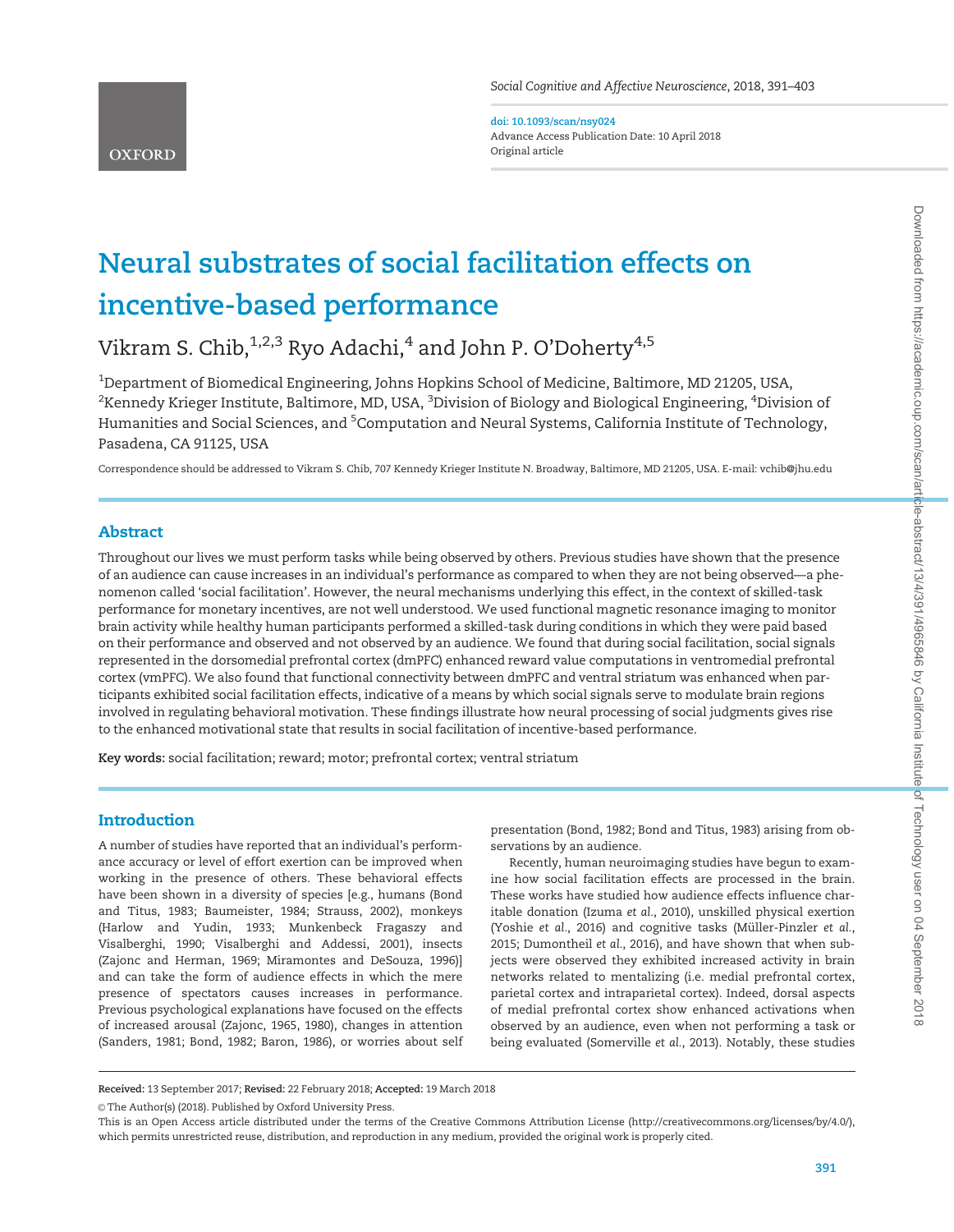did not attempt to dissociate neural processes related to audience observation and motivated performance, and none of these studies examined how skilled-performance for monetary incentives, and associated reward representations, were influenced by the presence of an audience.

Building on a large literature demonstrating a strong association (whether facilitatory or deleterious) between incentives and behavioral performance (Ariely et al.[, 2009](#page-11-0); [Mobbs](#page-11-0) et al., [2009;](#page-11-0) Chib et al.[, 2012](#page-11-0); Chib et al.[, 2014\)](#page-11-0), as well as a number of studies that have implicated brain regions involved in encoding reward valuation also being involved in encoding of social valuations ([Behrens](#page-11-0) et al., 2008; Lin et al.[, 2012](#page-11-0); [Janowski](#page-11-0) et al., 2013; [Ruff and Fehr, 2014](#page-12-0)), we propose an incentive-based account of social facilitation effects during performance for monetary incentives. We suggest that successful incentivized performance in the presence of an audience is evaluated as a positive outcome, because performing well in front of others is perceived as increasing social approval by others. Conversely, performing poorly in the presence of an audience results in a perceived adverse impact on one's social standing. As a result, we hypothesize that individuals will be more motivated to perform a task successfully in front of an audience compared to a scenario in which no audience is present. In essence, the audience serves to increase the incentive motivation for successful performance. To test this hypothesis, we measured behavior and collected functional magnetic resonance imaging (fMRI) data while participants performed an extensively trained, incentivized, skilled motor task during conditions in which their performance was observed by an audience and conditions in which they were not observed.

Our incentive-based hypothesis of social facilitation makes a number of distinct predictions about neural responses. First, activity in brain regions sensitive to outcome value such as the ventromedial prefrontal cortex (vmPFC) [\(Rangel](#page-12-0) et al., [2008](#page-12-0); Chib et al.[, 2009](#page-11-0); [Fitzgerald](#page-11-0) et al., 2009; [Levy and](#page-11-0) [Glimcher, 2012](#page-11-0)), will show enhanced activity in response to success compared to failure in observed relative to unobserved trials during a monetarily incentivized task. Second, during trials in which an audience observes a participant's performance, circuits involved in representing the thoughts and intentions of other individuals, including the dorsomedial prefrontal cortex (dmPFC), temporal parietal junction (TPJ) or posterior superior temporal sulcus (STS) will be engaged ([Siegal and Varley, 2002;](#page-12-0) [Frith and Frith, 2006;](#page-11-0) [Saxe, 2006](#page-12-0); [Somerville](#page-12-0) et al., 2013; Müller-Pinzler et al., 2015; [Dumontheil](#page-11-0) et al.[, 2016;](#page-11-0) [Yoshie](#page-12-0) et al., 2016). Third, considering a number of studies showing evidence that dmPFC plays a central role in the ability to make inferences about the mental states of others in general and during social value-based decision-making [\(Siegal and Varley, 2002;](#page-12-0) [Amodio and Frith, 2006;](#page-10-0) [Hampton](#page-11-0) et al.[, 2008;De Martino](#page-11-0) et al., 2013), we hypothesized there will be increased functional connectivity between dmPFC and outcome value areas (vmPFC) in the observed vs unobserved conditions. This interaction will reflect the degree to which awareness of being monitored modulates the reward-related responses to success and failure. Fourth, since being observed will result in enhanced motivation to perform successfully, neural responses will be enhanced in the ventral striatum (vSTR), a key brain structure that us and others have previously implicated in motivated instrumental motor performance (Bray et al.[, 2008](#page-11-0); Talmi et al.[, 2008;](#page-12-0) [Balleine and](#page-11-0) [O'Doherty, 2010;](#page-11-0) Chib et al.[, 2012, 2014;](#page-11-0)).

# Materials and methods

#### Experimental design

Stimulus presentation and behavioral data acquisition were implemented using custom designed Matlab ([http://www.math](http://www.mathworks.com) [works.com](http://www.mathworks.com)) and  $C_{++}$  programs implementing the OpenGL (Silicon Graphics Inc., USA) graphics libraries. During fMRI, visual feedback of targets and hand position were presented via a projector positioned at the back of the scanning room. Participants viewed a reflection of the projector image  $(800\times600$  pixels) in a mirror attached to the scanner head coil. This system allowed us to display virtual images, video of observers, and manipulate visual feedback.

Direct view of participants' arms was obscured since they were positioned in the scanner head-first-supine and the display mirror blocked their view. A Vicon motion tracking system (MX Ultranet system, with 4 MX40+ cameras; Oxford Metrics Ltd., Oxford, UK) was used to record the motion of an infrared reflective maker attached to the right index finger. During experiments, these signals were sent to our custom designed software for real-time visual feedback of participants' hand position. The position signals were also recorded for further offline analysis. Participants' arm movements were confined to the coronal plane, and visual feedback of these movements was presented in 2 D on the visual display.

#### Experimental setup

Participants. All participants were right handed, and were prescreened to exclude those with a prior history of neurological or psychiatric illness. The California Institute of Technology Institutional Review Board approved this study, and all participants gave informed consent.

Twenty participants (mean age, 24.5; age range 19–32; 7 females) took part in the motor experiment. Forty male participants, in pairs of two, served as observers of the participants performing the motor experiment. Male participants were always used as observers to remove any experimental confounds that could be present related to gender. Scanned participants and observers did not know each other before performing the experiment, and participants were recruited from the Caltech student population and the greater Pasadena/Los Angeles community. Participants performing the motor experiment had never previously performed the motor task. Of the 20 participants performing the motor experiment, 1 participant was excluded from the MRI analysis because of excessive movement artifact, another participant was excluded from the social anxiety correlation because she did not complete the Liebowetz Social Anxiety Scale.

Motor task. We modified an experimental task that we have used in the past to examine skilled-task performance under pressure (Chib et al.[, 2012, 2014](#page-11-0)). The experiment was comprised of three phases that took place on two consecutive days. On the first day participants practiced control of the spring-mass system (training phase). For a more detailed description of the spring-mass system see Chib et al. [\(2012\)](#page-11-0). After the training phase we determined participants' rates of success at various target sizes (thresholding phase). On the second day participants controlled the spring-mass system with the purpose of winning money in the context of being watched or not being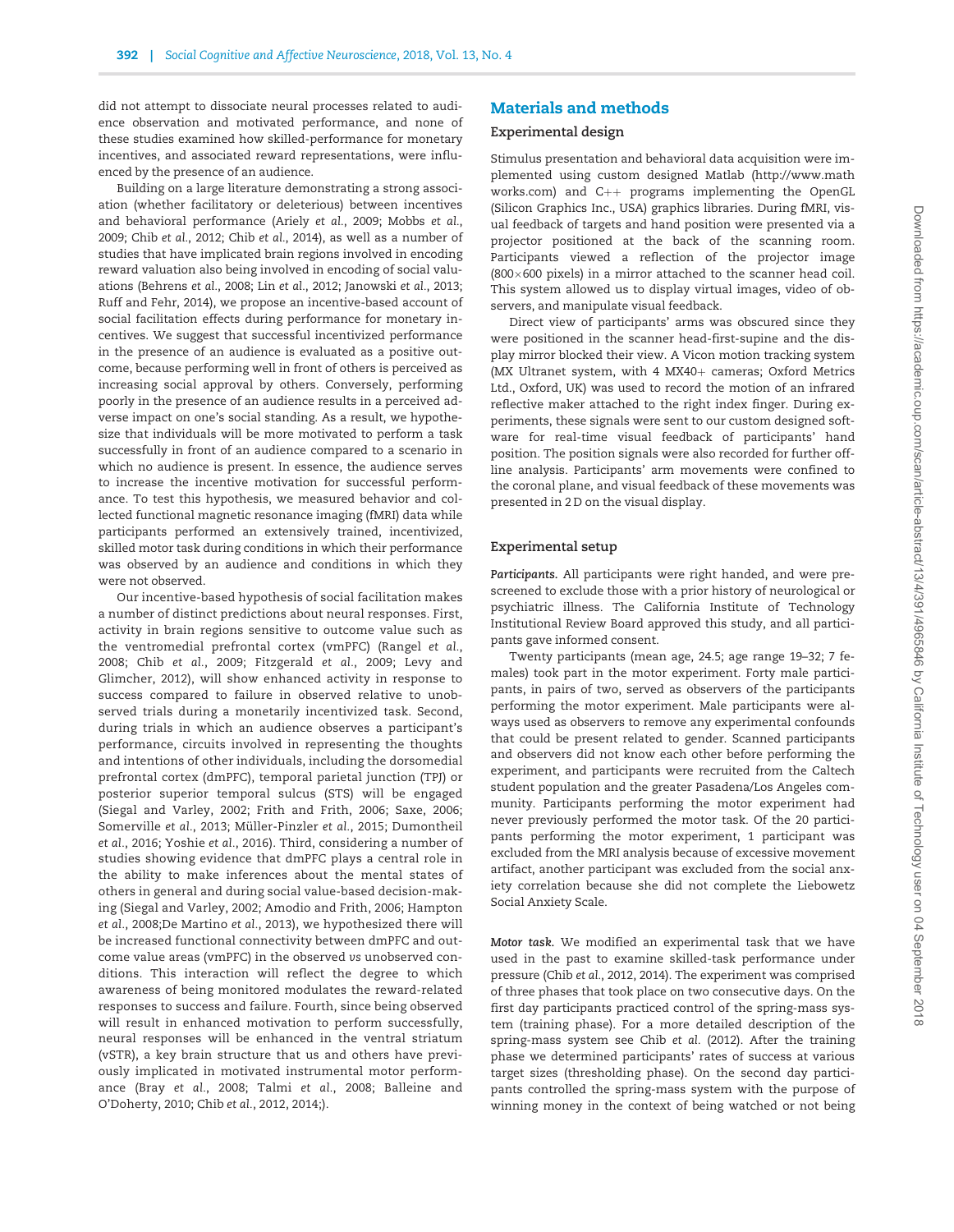watched (testing phase). Both the training and thresholding phases took place in a mock scanner to replicate the posture necessary in the scanning environment. The testing phase took place in the fMRI scanner. Prior to the experiment participants were told they would receive a show-up fee of \$40 dollars at the end of experiment.

The training phase was comprised of 500 trials. A trial began when a participant put her hand cursor over the start position (x) and ended after 2 s. At the end of the trial, the cursors flashed green if the scoring criteria were met and red otherwise. The target size was 50 mm<sup>2</sup> throughout the training phase. The thresholding phase was the same as the training phase in all respects, except that it was comprised of 200 trials of varying size. Target sizes range from 10 to 55 mm $^2\,$  in increments of 5 mm $^2\,$ Each target size was randomly presented 20 times. From this data we obtained a psychometric curve that represented participants' performance over a range of target sizes.

During the testing phase participants were scanned with fMRI while controlling the spring-mass system for reward. During this phase 2 observers were seated in the scanning control room and participants were able to see a live video stream of the observers on given trials during the motor experiment. On select trials, the observers viewed a monitor displaying the motor performance of participants. Before beginning the testing phase participants were introduced to the observers so that they knew the observers were actually present and watching the experiment. On trials in which participants were watched, the observers recorded on a score sheet if a participant was successful or unsuccessful in performing the task. Prior to the experiment, participants were told about the scoring by observers and that that they would be shown their score sheet at the end of the experiment. Together, these conditions ensured that participants were cognizant of the fact that they were being watched and evaluated during the observation conditions.

Participants were told that at the end of the experiment one trial would be randomly selected and a payment made based on their performance on that trial. This payout mechanism ensured that participants evaluated each trial independently. Participants performed all trials for \$25 and under conditions of observation or no observation. The conditions consisted of trials in which participants were observed and saw a live video stream of the observers watching them, observed and saw a scrambled video of the observers, were not observed and saw a prerecorded video of observers not present during the experiment and were not observed and saw a prerecorded scrambled video. Using psychometric curves generated during the thresholding phase, a target size was created for each participant such that it coincided with a 60% unincentivized success rate. Each experimental condition was randomly presented 40 times for a total of 160 trials. At the beginning of each trial, participants were shown a message indicating the amount of incentive they were playing for and the experimental condition (jittered duration 2–5 s). They then performed the motor task, with the same success criteria as during training (duration 2 s), and were shown the trial outcome (1 s). At the end of each participants' testing phase a single trial from their phase was selected at random and the participant was paid based on performance on that trial.

To summarize, our task has several important features: (1) since our aim was to examine how performance in front of an audience serves to enhance incentive based motivation and social facilitation, presentation of the incentive cues (i.e. reward value and audience condition) and task execution were dissociated in time. This enabled us to separately examine signals

related to evaluation of the audience/incentive conditions and processes related to task execution and outcome value. Notably, previous studies of audience effects were not designed to disentangle signals related to processing of audience observation, motivational performance and outcome reward value [\(Morishima](#page-11-0) et al., 2012; Müller-Pinzler et al., 2015; [Dumontheil](#page-11-0) et al.[, 2016](#page-11-0)). (2) Since participants were highly trained before entering the main experimental condition, early in motor performance they had a strong sense about their potential outcome on a given trial (i.e. success/failure), even before they were presented with the final outcome. In our previous studies of valuebased motor performance we consistently reported decreases in outcome value encoding on unsuccessful trials compared to successful trials (Chib [et al.](#page-11-0) 2012, [2014\)](#page-11-0), and we leveraged this finding to examine how outcome values were modulated by audience observation during task performance.

The original goal of our project was to investigate performance deterioration effects (i.e. choking under pressure) of social observation as opposed to performance facilitation effects. However, preliminary behavioral experiments conducted before the acquisition of the fMRI experiment reported here, revealed a performance facilitation effect in the range of incentives from \$0–\$50 instead of a choking effect. As a consequence, we implemented the current fMRI experiment to examine the neural mechanisms underlying this social facilitation effect, using a fixed incentive level of \$25 which was within the range of incentive levels we previously found to show facilitation effects.

MRI protocol. A 3-Tesla Siemens Trio (Erlangen, Germany) scanner and standard radio frequency coil was used for all the MR scanning sessions. To reduce the possibility of head movement related artifact, participants' heads were securely positioned with foam position pillows. High resolution structural images were collected using a standard MPRAGE pulse sequence, providing full brain coverage at a resolution of  $1\,\mathrm{mm}\times1\,\mathrm{mm}\times1\,\mathrm{mm}$ . Functional images were collected at an angle of 30° degrees from the anterior commisure–posterior commisure (AC–PC) axis, which reduced signal dropout in the reward-related brain areas relative to AC–PC aligned images [\(Deichmann](#page-11-0) et al., 2003). Forty-five slices were acquired at a resolution of 3 mm-3 mm-3 mm, providing whole-brain coverage. A oneshot echo-planar imaging (EPI) pulse sequence was used  $[TR = 2800 \text{ ms}, TE = 30 \text{ ms}, FOV = 100 \text{ mm}, flip angle = 80^{\circ}].$ 

Self-report questionnaires. To assess the extent of participants' anxiety associated with social interaction and performance situations we implemented the Liebowitz Social Anxiety Scale (LSAS) [\(Heimberg](#page-11-0) et al., 1999). This scale is made of two sub scales that assess fear and avoidance of social situations. Combining these sub scales returns a metric between 0 and 144 points that is widely used to characterize the level of an individual's general propensity to exhibit social anxiety.

Participants also performed the Autism Spectrum Quotient questionnaire ([Woodbury-Smith](#page-12-0) et al., 2005) and the Behavioral Avoidance/Inhibition Scales ([Carver and White, 1994\)](#page-11-0); however, these measures were not analyzed further in the context of this study.

## Data analysis

Behavioral performance analysis. We evaluated participants' behavioral performance as their percent success in the different experimental conditions. We focused on comparing behavioral performance between the observed and unobserved conditions.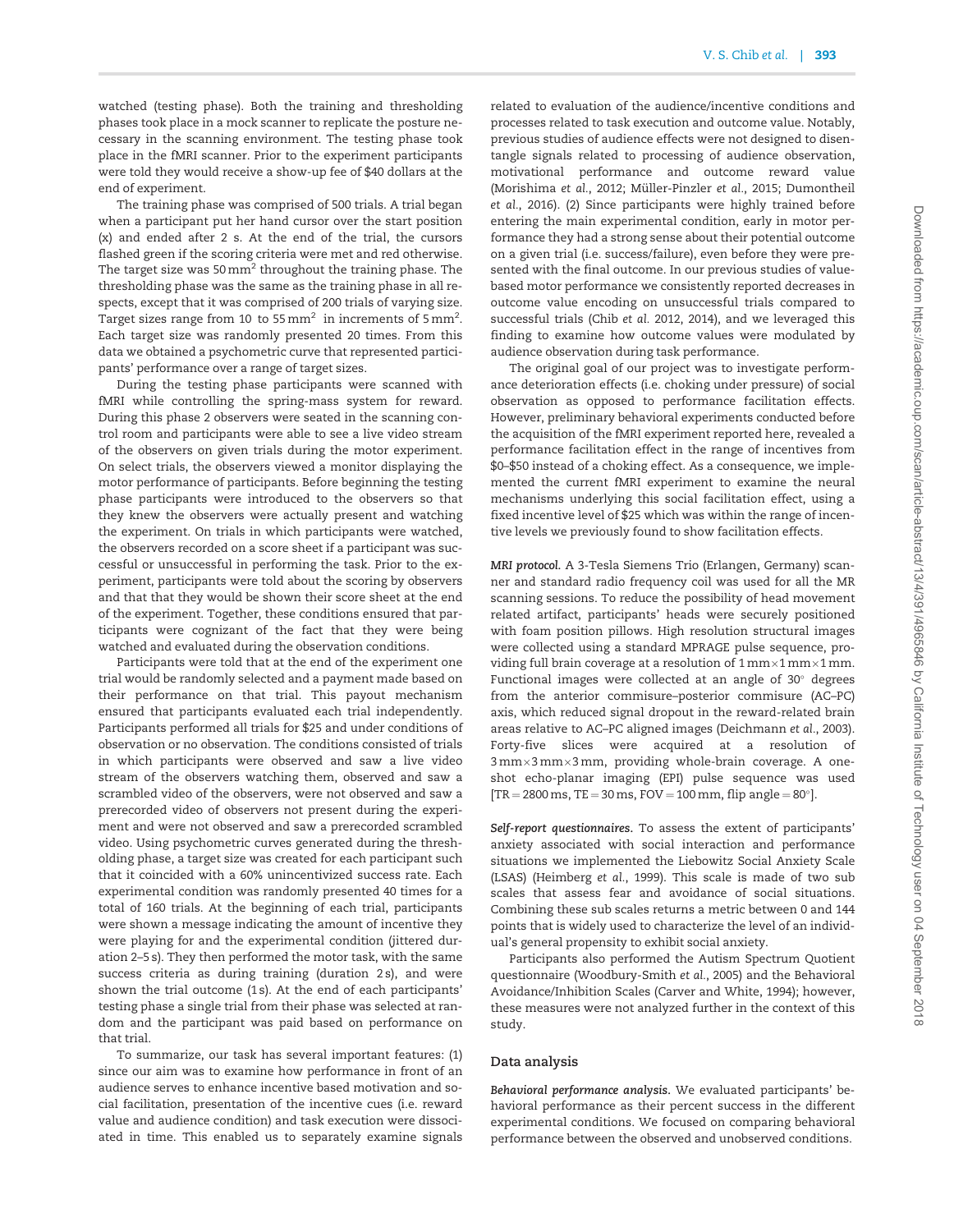Kinematic trajectory analysis. To ensure participants' movement kinematics were the same across the observed and unobserved conditions and that our imaging results were not confounded by differing motor output for these conditions, we calculated measures of hand kinematics during successful task performance.

Hand accuracy. Endpoint accuracy was calculated as the distance between a participant's final hand position and the target center (Euclidean norm). We found no differences in the hand accuracy metric between the observed and unobserved conditions  $(t_{19} = 0.82, P = 0.42).$ 

Mean velocity. This velocity metric was the mean hand velocity over the course of a movement trajectory. We found no differences in the velocity metric between the observed and unobserved conditions ( $t_{19} = 0.26$ , P = 0.80).

Hand smoothness. This metric captures the average rate of change of the acceleration of movement (jerk). It is calculated by dividing the negative mean jerk magnitude by the peak speed. Taking the negative of the mean jerk causes increases in the jerk metric to correspond with increases in smoothness; in this way it transforms the jerk metric from a measure of 'nonsmoothness' into a measure of smoothness. Normalizing the mean jerk by the peak speed makes the measure robust to confounds arising from changes in overall movement speed. This method was introduced in Roher et al. [\(2002\).](#page-12-0) We found no differences in the hand smoothness metric between the observed and unobserved conditions  $(t_{19} = 1.19, P = 0.25)$ .

Image analysis. The SPM8 software package was used to analyze the fMRI data (Wellcome Department of Imaging Neuroscience, Institute of Neurology, London, UK). A slice-timing correction was applied to the functional images to adjust for the fact that different slices within each image were acquired at slightly different points in time. Images were corrected for participant motion, spatially transformed to match a standard EPI template brain included in the SPM software package, and smoothed using a three-dimensional Gaussian kernel (6 mm FWHM) to account for anatomical differences between participants. This set of data was then analyzed statistically.

General linear model. A general linear model (GLM) was used to generate voxel-wise statistical parametric maps (SPMs) from the fMRI data. We created participant-specific GLMs that modeled the time of condition presentation and the time of the motor task. We modeled two types of condition presentation: trials in which participants were observed and not observed. We included scrambled video conditions to control for possible visual confounds in any potential post-hoc imaging analyses. However for all analyses presented here, we collapsed across scrambled and unscrambled video conditions to increase the statistical power of our observed and unobserved conditions. For the motor task, we modeled trials in which participants were observed and successfully performed the task, were observed and unsuccessful, were not observed and successful, and were not observed and unsuccessful. This resulted in a grand total of six modeled conditions. The incentive presentation events were modeled with a duration lasting the length of incentive presentation (2–5 s), while the motor task events were modeled with a fixed duration of 2 s. In addition, regressors modeling the head motion as derived from the affine part of the realignment produce were included in the model.

With this model we tested brain areas in which activity was related to being observed at the time of incentive presentation and during the motor task. This was done by creating contrasts with the aforementioned conditions at the times of incentive presentation and the motor task.

Experimental design and statistical analysis. Nineteen participants were included in the analysis of the fMRI and behavioral data. All participants performed all experimental conditions: observed by an audience with a live video feed of the audience; observed by an audience with a live scrambled video feed of the audience; not observed by an audience with a prerecorded video; not observed by an audience with a scrambled prerecorded video. We recorded participants performance (success/ failure and trajectory kinematics) on these trials. To assess social facilitation effects we collapsed across the video conditions and performed a paired t test between the observed and the unobserved conditions.

Second-level group contrasts from our GLM were calculated as a one-sample t test against zero for each first-level linear contrast. All activations were reported as significant if they survived family-wise error correction for multiple comparisons across a sphere with radius 8 mm (SVC) centered on the peak of activity isolated in independent studies. Illustrative bar plots, illustrative covariate plots and our ROI analysis were generated using coordinates centered on an 8 mm sphere at the peak of activity isolated in independent studies. For vmPFC, we used the coordinates [0, 53, 4] taken from [Suzuki](#page-12-0) et al. (2012) which reported decision-value signals in this region during neuroeconomic choice in a social context; for dmPFC, we used the coordinates [3, 51, 24] taken from [Hampton](#page-11-0) et al. (2008) which reported activity related to social context and functional connectivity between this region and vmPFC during social value-based decision-making.; for rTPJ and lTPJ, we used the coordinates [51,  $-54$ , 27] and  $[-54, 60, 21]$  taken from [Saxe and Kanwisher \(2003\)](#page-12-0) which showed these regions to be related the theory of mind; for premotor cortex, we used the coordinates  $[-30, -4, 61]$  taken from Chib et al. [\(2014\)](#page-11-0) which used this exact same motor task as in this study. For vSTR we used an a priori anatomically defined ROI (encompassing nucleus accumbens and ventral parts of the putamen). This exact ROI was used in our previous studies examining skilled performance for incentives (Chib et al.[, 2012,](#page-11-0) [2014\)](#page-11-0). All ROIs were defined a priori and specified in Montreal Neurological Institute stereotactic space coordinates.

The plots shown in Figures 2G and 3B, D and F are for illustrative purposes, in order to clarify the activation patterns in their associated contrasts. For completeness, we also conducted whole-brain analyses to complement our ROI analyses, and we report the results of those whole-brain analyses in the tables. Statistical inference was carried out in the SPM framework.

Psychophysiological interaction (PPI) analysis. To assess changes in brain region connectivity as a function of task performance and being watched by others, we carried out a PPI analysis. PPI is a measure of context-dependent connectivity, which explains the regional activity of other brain regions in terms of the interaction between responses in a seed region and cognitive or sensory processes. We estimated the following PPI models using the generalized PPI toolbox for SPM ([McLaren](#page-11-0) et al., 2012):

PPI 1: The goal of this analysis was to investigate if activity in the dmPFC was correlated with activity in the vmPFC at the time of task execution as a function of social facilitation.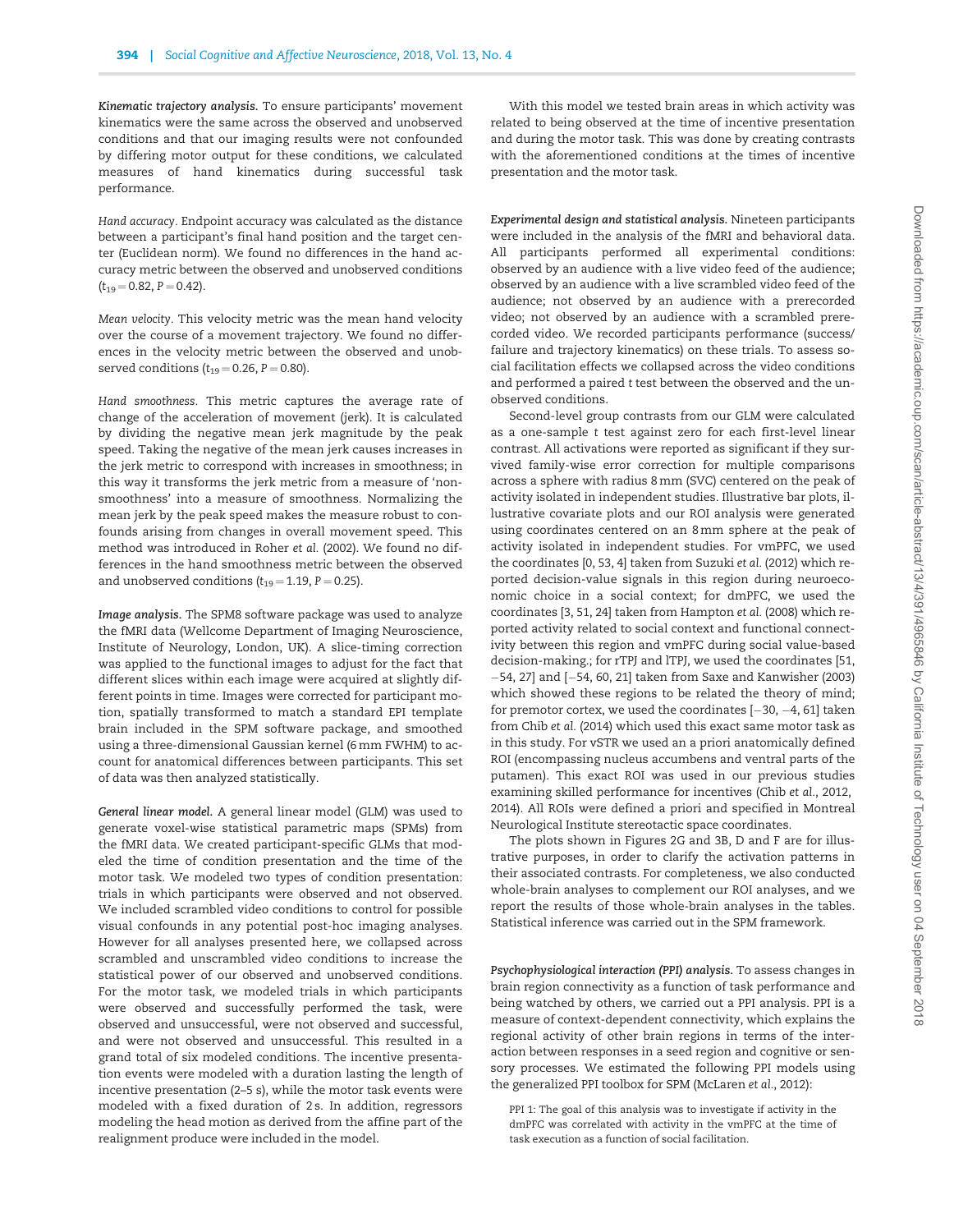For this analysis the PPI term was defined as Y $\times$ P. The physiological variable Y was the average blood oxygen leveldependent (BOLD) time course taken from all voxels in 6 mm spheres surrounding the peak coordinates in the dmPFC seed  $[x = -3; y = 53; z = 25]$ . These peak coordinates for dmPFC were obtained from the contrast reported in [Figure 2C](#page-6-0), restricting the contrast to the independent ROI definition (an 8 mm sphere). The psychological variable P was the trial by trial interaction between a participant's behavioral performance (successful/unsuccessful) and observation conditions (observed/unobserved). This PPI was calculated for events occurring at the time of task performance.

We entered the physiological variables Y, the psychological variables P, the PPI interaction terms and movement regressors into a new GLM. Importantly, this GLM also contained the main experimental conditions. Thus, any effects on the PPI interaction reveal coupling that could not be explained from the mutual correlation of the seed and target regions with performance or observation factors. The PPI contrast illustrates areas in which coupling between dmPFC is enhanced or decreased as a function of task performance (success/failure) and observation (observed/unobserved) conditions.

PPI 2. The goal of this analysis was to investigate if activity in the vSTR was correlated with activity in the premotor cortex at the time of task execution as a function of social facilitation.

This analysis was identical to the previous PPI. The physiological variable Y was the BOLD time course taken from all voxels in two 6 mm spheres surrounding the peak coordinates in the right  $[x = 15; y = 11; z = -8]$  and left vSTR seeds  $[x = -15;$  $y = 5$ ;  $z = -11$ ]. These peak coordinates for vSTR were obtained from the contrast reported in [Figure 3A](#page-7-0). The psychological variable P was the trial by trial interaction between a participant's behavioral performance (successful/unsuccessful) and observation conditions (observed/unobserved). This PPI was calculated for events occurring at the time of task performance.

We entered the physiological variables Y, the psychological variables P, the PPI interaction terms and movement regressors into a new GLM. The PPI contrast illustrates areas in which coupling between vSTR is enhanced or decreased as a function of task performance (success/failure) and observation (observed/ unobserved) conditions.

PPI 3. The goal of this analysis was to investigate if activity in the vSTR was correlated with activity in dmPFC at the time of condition presentation as a function of social facilitation during subsequent task execution.

This analysis was identical to the previous PPI. The physiological variable Y was the BOLD time course taken from all voxels in two 6 mm spheres surrounding the peak coordinates in right  $[x = 15; y = 11; z = -8]$  and left vSTR seeds  $[x = -15; y = 5;$  $z = -11$ ]. These peak coordinates for vSTR were obtained from the contrast reported in [Figure 3A](#page-7-0). The psychological variable P was the trial-by-trial interaction between a participant's behavioral performance (successful/unsuccessful) and observation conditions (observed/unobserved). A critical difference between this PPI and the previous PPIs was that the psychological regressors in this PPI were extracted for events at the time of condition presentation (i.e. before the task execution). This allowed us to test how functional coupling before task execution was related to subsequent social facilitation effects.

We entered the physiological variables Y, the psychological variables P, the PPI interaction terms and movement regressors into a new GLM. The PPI contrast illustrates areas in which coupling between vSTR is enhanced or decreased as a function of task performance (success/failure) and observation (observed/unobserved) conditions.

# Results

Behavioral results indicate that participants' average level of success was significantly improved in the observed condition as compared to the unobserved condition, illustrating the social facilitation effect of performance ( $t_{19} = 2.54$ , P = 0.02) [\(Figure 1B\)](#page-5-0).

#### Neural representations of performance outcome value

We began testing our neural predictions of incentive-based social facilitation by estimating a GLM of BOLD activity that included regressors for the different observation conditions at the time of incentive presentation; and for the different observation conditions, separated by success or failure, at the time of the motor task. To confirm an effect of performance outcome value in vmPFC, irrespective of observation, we compared activity in vmPFC between trials in which individuals were successful and unsuccessful during motor task performance, pooling across observation conditions. It is important to note that since the task required implementing rapid skilled motor response toward a target, over a 2-s interval, which was followed immediately (without jitter) by explicit feedback (informing participants about winning or losing), we pooled over the trial components when participants performed the motor action and received feedback. This is justified because the hemodynamic responses of these trial components are not dissociable due to the rapid presentation and sluggishness of the BOLD response; and participants could easily determine whether task performance on a given trial was a success or failure depending on their motor performance even before they received the explicit feedback. These features allowed us to observe modulation of neural activity related success or failure, and associated outcome values, when testing for effects during the motor performance phase. In accordance with higher reward outcome values for trials that were successful, as compared to those that were unsuccessful, we found increased activity in vmPFC on successful trials compared to unsuccessful trials ([Figure 2A,](#page-6-0) [Table 1](#page-8-0)). This result replicates our previous findings in non-social rewardbased motor performance, in which participants performed the exact same motor task and we observed outcome value encoding at the time of execution related to successful/unsuccessful performance (Chib et al.[, 2012, 2014\)](#page-11-0). To examine our first prediction, that reward outcome value representations would be increased as a function of observation, we tested for an interaction between performance outcome and observation trials. An ROI analysis of vmPFC found a significant interaction effect in vmPFC consistent with enhanced reward outcome encoding during observed trials that were successful vs unsuccessful compared to unobserved trials that were successful vs unsuc-cessful [[Figure 2B;](#page-6-0) vmPFC ROI Analysis:  $F(1, 18) = 4.42$ ,  $P = 0.04$ ]. These results indicate that the neural representation of value is increased on trials in which participants are observed. To further test our prediction, and control for differences in kinematic performance between successful and unsuccessful trials, we also examined activity during successful and unsuccessful trials separately because these trials exhibited no kinematic differences across observation conditions. This analysis confirmed that vmPFC was more active during the observed condition compared to the unobserved condition [vmPFC ROI Analysis: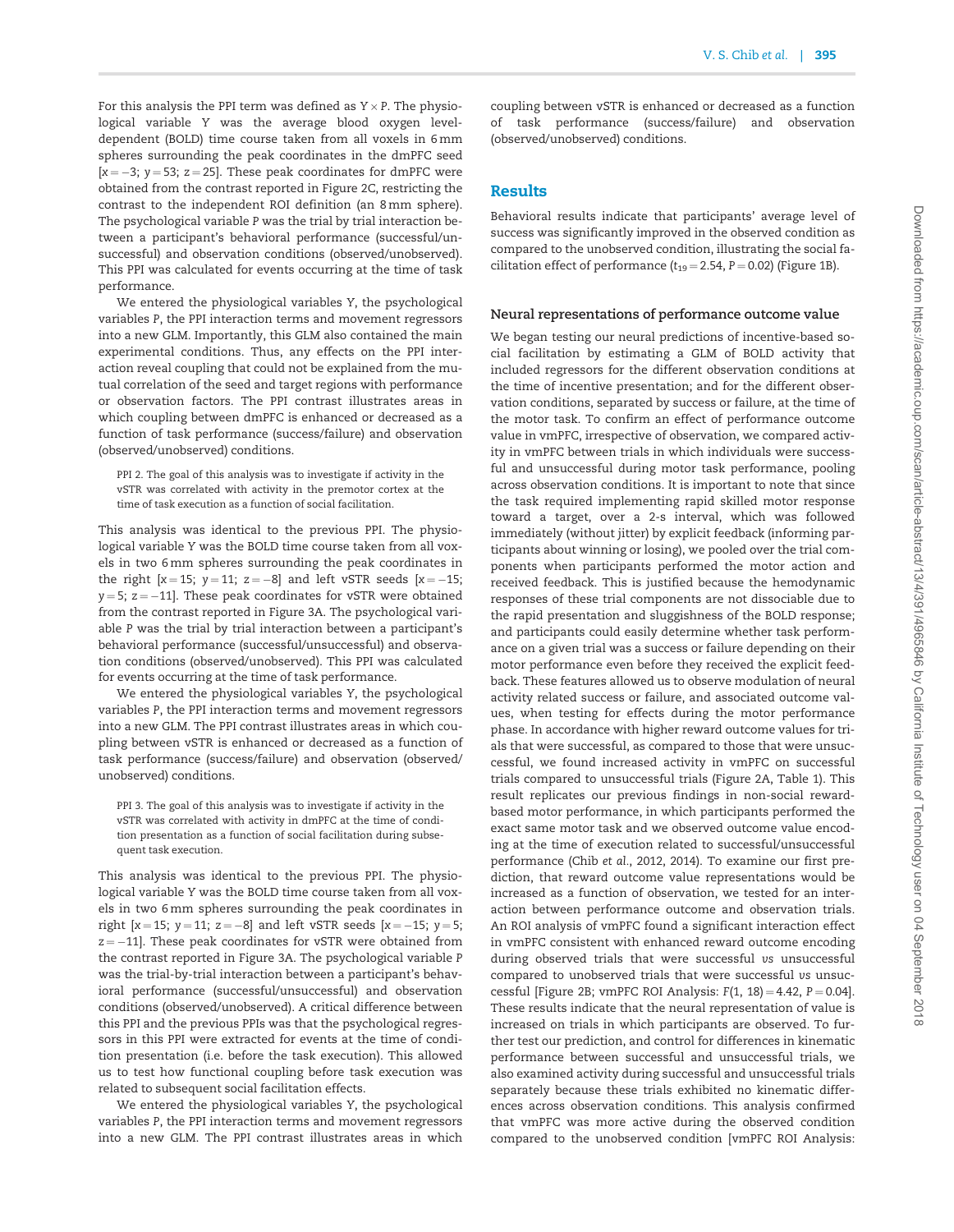<span id="page-5-0"></span>

Fig. 1. Experimental task and behavioral performance. (A) At the beginning of each trial participants were informed about which experimental condition they were in. Trials were always for \$25. There were two observation conditions: one in which participants saw a live video stream of people in another room who were evaluating their task performance (observed condition); and another condition in which participants saw a prerecorded video of people who were unfamiliar to them and not evaluating their performance (unobserved condition). These conditions had a counterpart scrambled video condition. During condition presentation, to initiate the motor task, participants placed their white hand cursor in the start position (x) for a random amount of time (2-5 s). During the task, a target ( $\square$ ) appeared that was registered to a position 20 cm distal from the start. To successfully perform the task, participants had to place their hand cursor and a mass cursor into the target within 2 s, while achieving a final velocity below 0.02 m/s. At the end of the trial they were shown a message indicating the outcome of their performance. In the case that a participant successfully placed the spring-mass in the target, a positive message was displayed ('You Won \$25'); otherwise, the participant was informed of her negative outcome ('You Lost'). (B) Participants' performance was significantly improved on trials in which their performance was observed by others (\*P < 0.05). Error bars represent SEM.

successful trials  $t(18) = 3.34$ ,  $P = 0.004$ ; unsuccessful trials  $t(18) = 2.41$ ,  $P = 0.03$ ].

## Testing for the effects of imbalanced numbers of successful vs unsuccessful trials

Social facilitation of performance results in a greater number of successful trials in the observed condition than the unobserved condition. To ensure our imaging results comparing observed and unobserved conditions were not an artifact of an imbalanced number of trials, we randomly resampled participants fMRI data to ensure the number of trials were balanced between conditions, and performed first and second level imaging analyses on this resampled data. We began by determining, for each participant, the minimum number of trials  $t_{\min}$  in the successful observed and unobserved conditions. We then selected, randomly, without replacement,  $t_{\min}$  trials from each condition to ensure that the successful observed and unobserved conditions contained the same number of trials for each participant. We used a GLM to generate voxel-wise SPMs for the fMRI data for each participant. Excess trials that were not selected during the random extraction were modeled as a separate condition in our GLM. Using these SPMs we created single participant contrasts comparing successful observed and unobserved trials.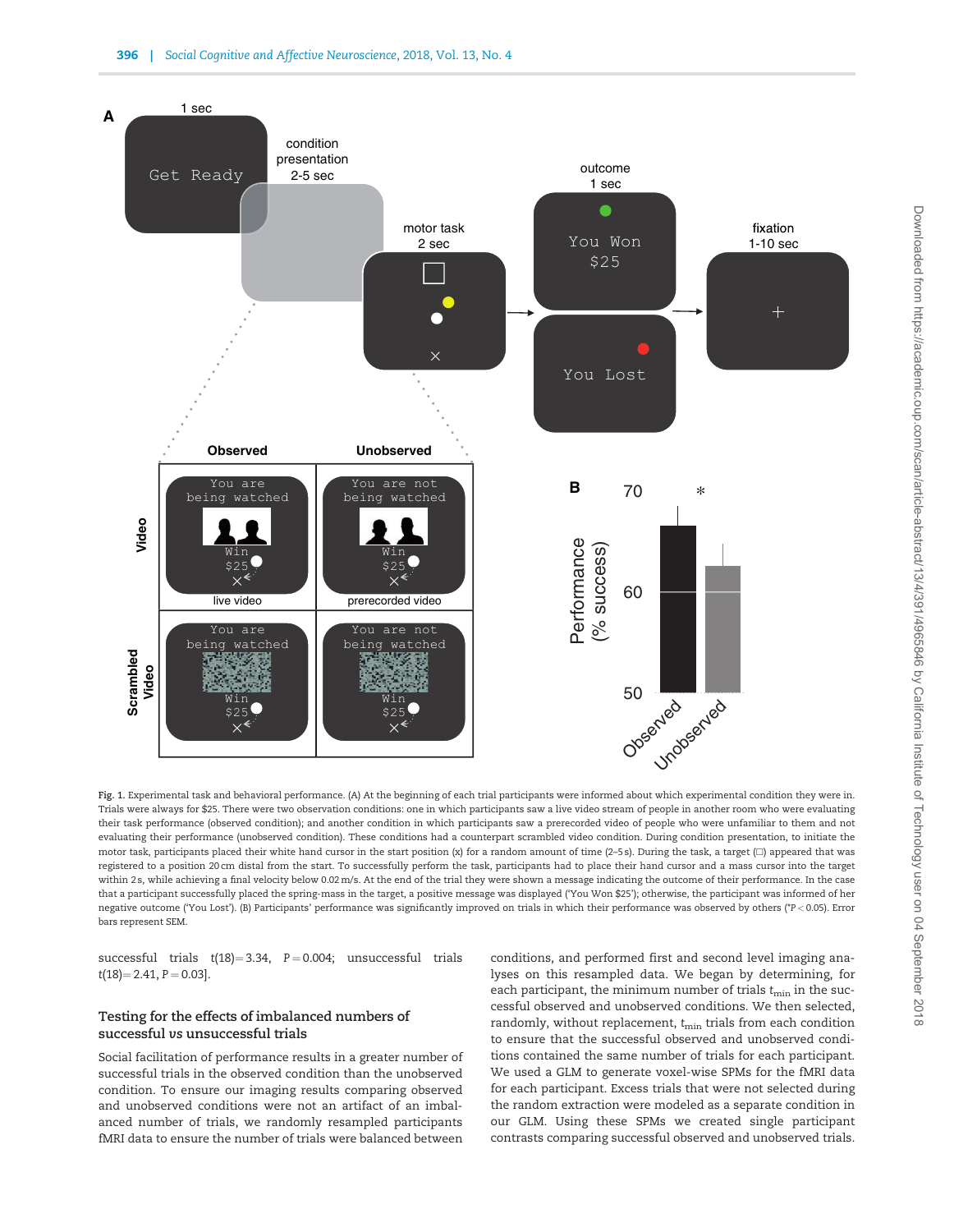<span id="page-6-0"></span>

Fig. 2. Neural representations of value and social facilitation. (A) At the time of task execution, vmPFC exhibited significant increases in signal when comparing conditions in which participants' performance was successful and unsuccessful. (B) A significant interaction in vmPFC was found between observation conditions and performance. (C) Activity in dmPFC was positively modulated by an individual's propensity for social facilitation. Between-participant regression analysis considering the difference in performance between the observed and unobserved conditions as a covariate for observation-related activity in dmPFC (i.e. difference between the observed and unobserved imaging conditions) (D) Plot of the correlation between activity in the dmPFC and social facilitation of performance (i.e. illustration of Figure 2C). (E) Plot of the correlation between activity in the dmPFC and social anxiety scores. (F) A connectivity analysis with dmPFC seed found that the functional coupling between dmPFC and vmPFC was significantly increased during trials in which participants were observed and they were unsuccessful. (G) Bar plot of the vmPFC PPI effects for the observed/unobserved conditions and successful/unsuccessful performance. All contrasts are significant at P < 0.05, small volume corrected. Error bars denote SEM. R, right. A, anterior.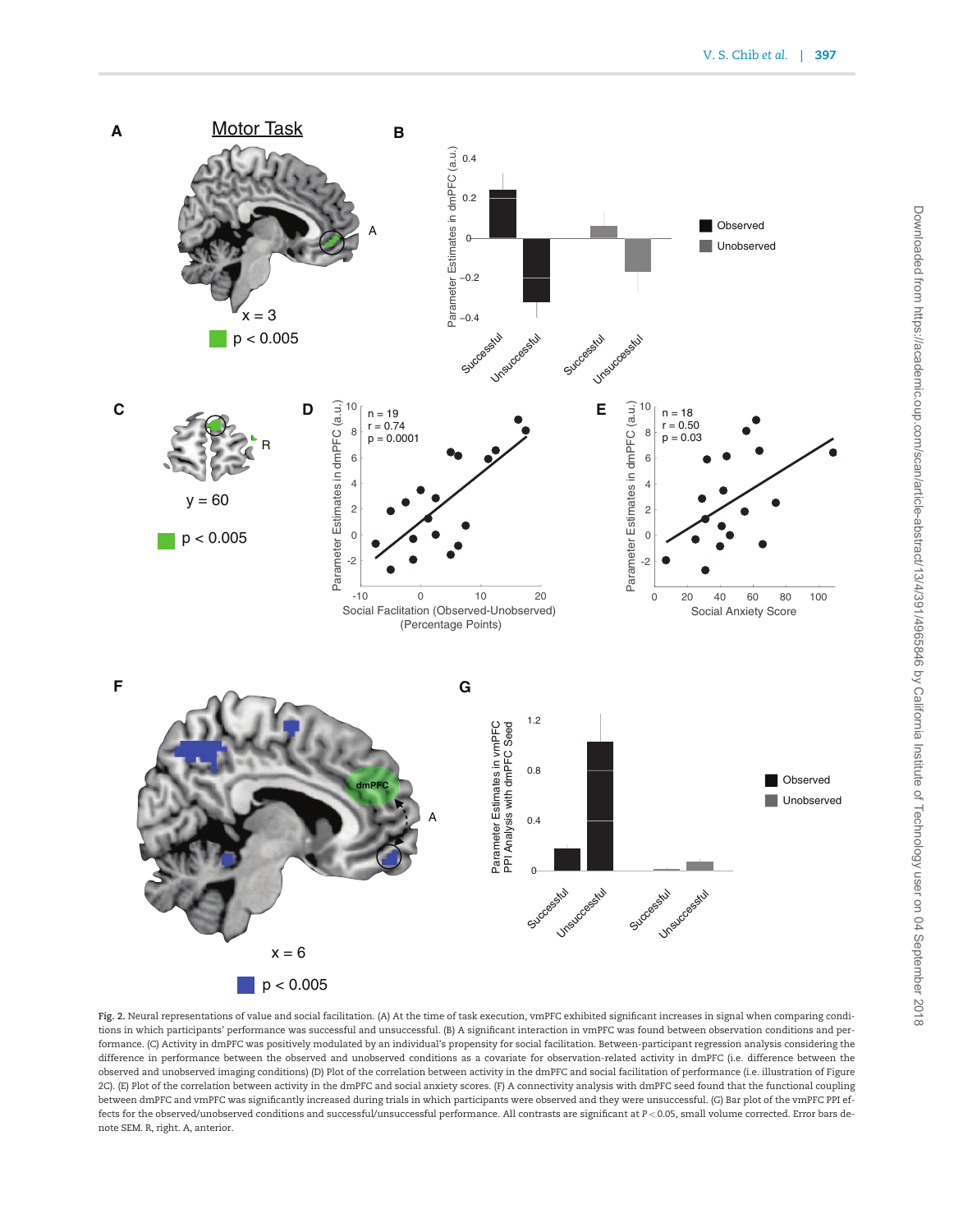<span id="page-7-0"></span>

Fig. 3. Ventral striatum and social facilitation. (A) At the time of condition presentation, vSTR exhibited significant increases in signal when comparing conditions in which participants' performance was observed and unobserved. (B) Bar plot of the vSTR response for observed and unobserved conditions. (C) A connectivity analysis with vSTR seed, at the time of condition presentation, found that the functional coupling between vSTR and dmPFC was significantly increased during trials in which participants were observed and subsequently performed successfully. (D) Bar plot of the dmPFC PPI effects for the observed/unobserved conditions and successful/unsuccessful performance. (E) A connectivity analysis with a vSTR seed, at the time of task execution, found that the functional coupling between vSTR and premotor cortex was significantly increased during trials in which participants were observed and they were successful. (F) Bar plot of the premotor cortex PPI effects for the observed/unobserved conditions and successful/unsuccessful performance. All contrasts are significant at P < 0.05, small volume corrected. Error bars denote SEM. R, right. A, anterior.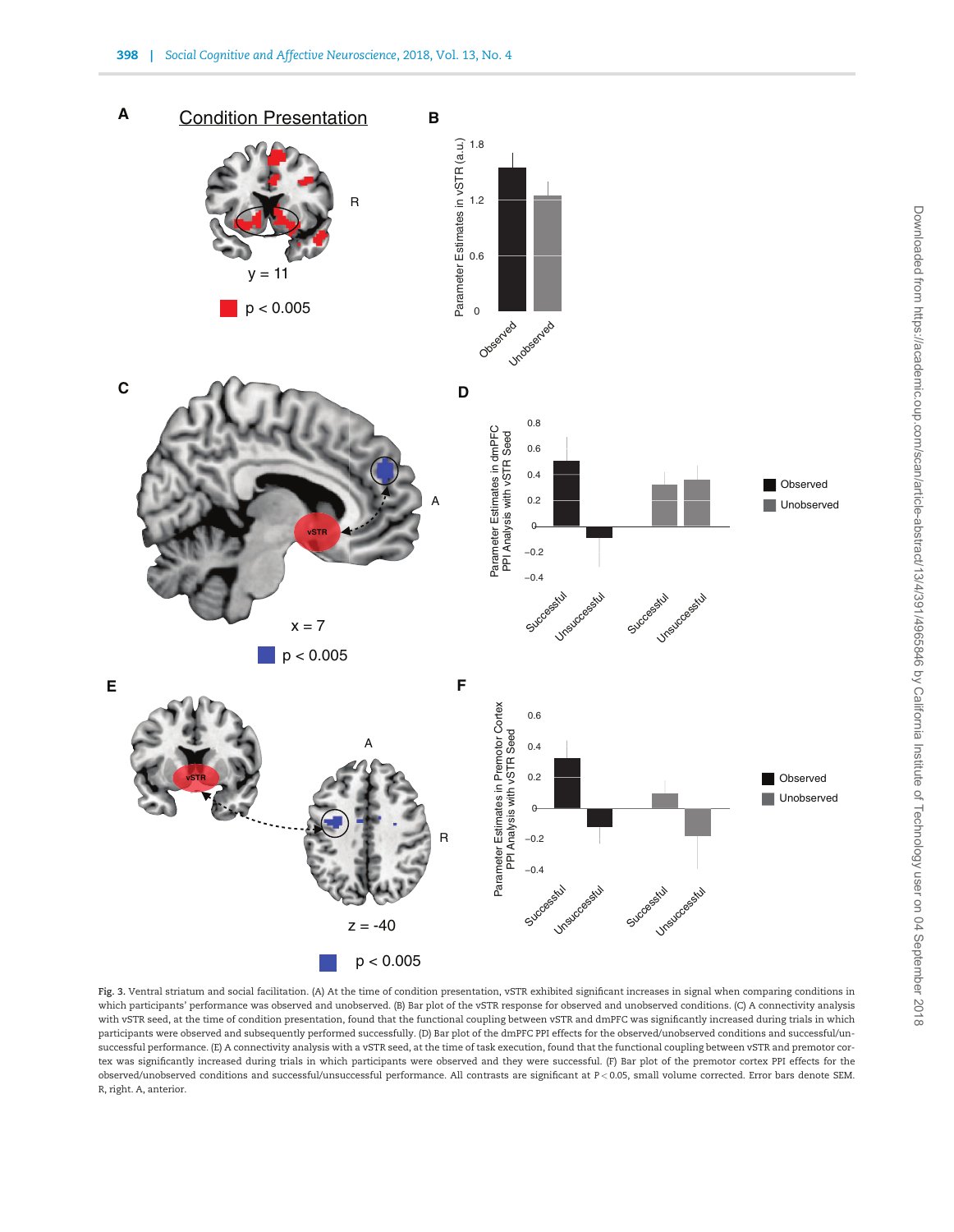<span id="page-8-0"></span>Table 1. Regions with a significant increase in fMRI signal for successful vs unsuccessful conditions at the time of task execution [\(Figure 2A](#page-6-0)) (P <0.005 uncorrected)

| Region                           | Laterality x y z T-value |   |                  |          |      |
|----------------------------------|--------------------------|---|------------------|----------|------|
| Ventromedial prefrontal cortex C |                          | 3 |                  | $44 - 5$ | 4.25 |
| Ventral striatum                 | L                        |   | $-12$ 2 $-14$    |          | 7.62 |
| Ventral striatum                 | R                        |   | $12 \quad 5 -14$ |          | 5.85 |
| Occipital cortex                 | R                        |   | $-27 -85 -8$     |          | 4.49 |
| Occipital cortex                 | L                        |   | $30 - 88 - 2$    |          | 4.85 |
| Parietal cortex                  | L                        |   | $-42$ $-34$ 37   |          | 3.84 |

Table 2. Regions with a significant increase in fMRI signal for observed vs unobserved conditions at the time of task execution (P <0.005 uncorrected)

| Region                           | Laterality x y |    |                  |       | z T-value |
|----------------------------------|----------------|----|------------------|-------|-----------|
| Ventromedial prefrontal cortex C |                |    | $15 \t 53 \t -5$ |       | 4.32      |
| Dorsomedial prefrontal cortex    |                | 6. |                  | 62 25 | 4.23      |
| Temporal parietal junction       | R              |    | $54 - 46$ 19     |       | 446       |
| Temporal parietal junction       | L              |    | $-54 - 46$ 40    |       | 3.8       |
| Precuneus                        |                |    | $9 - 58$ 43      |       | 6 26      |

These contrasts were used to create a second-level group contrast for each fMRI experiment simulation. We repeated this procedure 10 times to ensure that these results were invariant as to the specific trials chosen, and we extracted parameter estimates in ROIs in vmPFC and tested whether activity in this region was significantly increased when comparing the observed and unobserved conditions in which these conditions had an equal number of trials. In 10 out of 10 simulations, activity was significantly increased ( $P < 0.05$ ), suggesting that our imaging results were not an artifact of an imbalance in the number of trials between the observed and unobserved conditions.

## Neural representations of social facilitation

Our second prediction was that during the social observation condition, brain regions involved in social cognition and in particular those areas involved in representing the thoughts and intentions of others, would be engaged ([Siegal and Varley, 2002](#page-12-0); [Frith and Frith, 2006;](#page-11-0) [Saxe, 2006](#page-12-0)). This hypothesis is supported by supplementary whole-brain analyses identifying that dmPFC and bilateral TPJ showed increased activity on social observation trials compared to non-observation trials that were successful (Table 2).

For further analyses, we focused on the dmPFC, because of a body of work suggesting that this region of the prefrontal cortex plays a role in the ability to make inferences about the mental states of others, in general, and during social value-based decision-making ([Siegal and Varley, 2002;](#page-12-0) [Amodio and Frith, 2006](#page-10-0); [Hampton](#page-11-0) et al., 2008; [De Martino](#page-11-0) et al., 2013). Notably, previous neuroimaging studies of audience effects have also reported increased activation in dorsal aspects of mPFC ([Somerville](#page-12-0) et al., [2013;](#page-12-0) Müller-Pinzler et al., 2015). If activity isolated in dmPFC during observed trials reflects social cognition related to the process of being watched, and if these computations are involved in driving social facilitation effects, then we would expect signals in dmPFC to be associated with individual-specific measures of social facilitation and concerns about how one is

perceived by others. To test this hypothesis we calculated a measure of the extent of each participant's social facilitation (i.e. the difference between observed and unobserved performance) and used this measure as a covariate in our group level analysis comparing social observation trials to non-observation trials that were successful. We focused on successful trials in this imaging analysis to ensure that there was a degree of independence between the behavioral covariate, which captured both successful and unsuccessful performance, and the fMRI analysis. We have utilized a similar approach in our previous studies of value-based motor performance (Chib et al.[, 2012](#page-11-0), [2014\)](#page-11-0). We found that participants with greater activations in dmPFC, during trials in which their performance was observed compared to when it was not observed, exhibited greater amounts of social facilitation ([Figure 2C](#page-6-0)  $[x = 9, y = 65, z = 10]$ ; [Figure 2D:](#page-6-0) average of all voxel within the independent ROI of dMPFC,  $r = 0.74$ ,  $P < 0.001$ ). Even at a very liberal threshold  $(P < 0.05$  uncorrected) no other brain regions outside dmPFC were found to respond in this manner. We also performed ROI analyses of bilateral TPJ and found no significant correlations between activity in these regions and the social facilitation metric (rTPJ:  $r = 0.10$ ,  $P = 0.68$ ; lTPJ:  $r = 0.23$ ,  $P = 0.35$ ). Importantly, when adjusting for multiple comparisons across these regions, using a Bonferroni adjusted significance level of 0.017 (0.05/3), the dMPFC correlation still remains significant. These results align with previous studies of neural processing of audience ob-servation [\(Somerville](#page-12-0) et al., 2013; Müller-Pinzler et al., 2015), and support the idea that activity in dmPFC plays a role in mediating social facilitation of performance.

To further test whether dmPFC activity is involved in tracking the effects of being watched, we also obtained an independent measure of the extent that participants are concerned about how they are perceived by others [using the Liebowitz Social Anxiety Scale [\(Liebowitz, 1987\)](#page-11-0)], and related this social anxiety measure to participants' parameter estimates extracted from voxels in dmPFC, when comparing the observed and unobserved conditions. Since social anxiety is related to the extent of one's concern about being judged or evaluated by others, we expected that those participants who exhibited higher social anxiety scores would have greater dmPFC activation at the time of task performance. A linear regression of individuals' social anxiety score and dmPFC activity, at the time of task execution, revealed a significant relationship ([Figure 2E](#page-6-0),  $r = 0.50$ ,  $P = 0.03$ ). A regression of individuals' social anxiety scores and behavioral performance did not reach significance  $(r = 0.09, P = 0.71)$ . While these results at least partially support our claim about the dmPFC's role in social facilitation effects, it is important to interpret them with caution as the correlation with social anxiety measures is relatively weak, especially given that the sample size of our study is not optimized for detecting individual differences of this kind.

## Interaction between dmPFC and vmPFC during social facilitation

We tested the third prediction, that dmPFC and vmPFC interact as a function of social facilitation effects and task performance, by carrying out a PPI at the time of task execution. For this analysis we created another GLM in which activations in a seed region of dmPFC (identified in the aforementioned GLM analysis) were examined in relation to task-related whole brain functional connectivity. In particular, we were interested in how functional connectivity between dmPFC and other brain areas might change as a function of being observed during trials in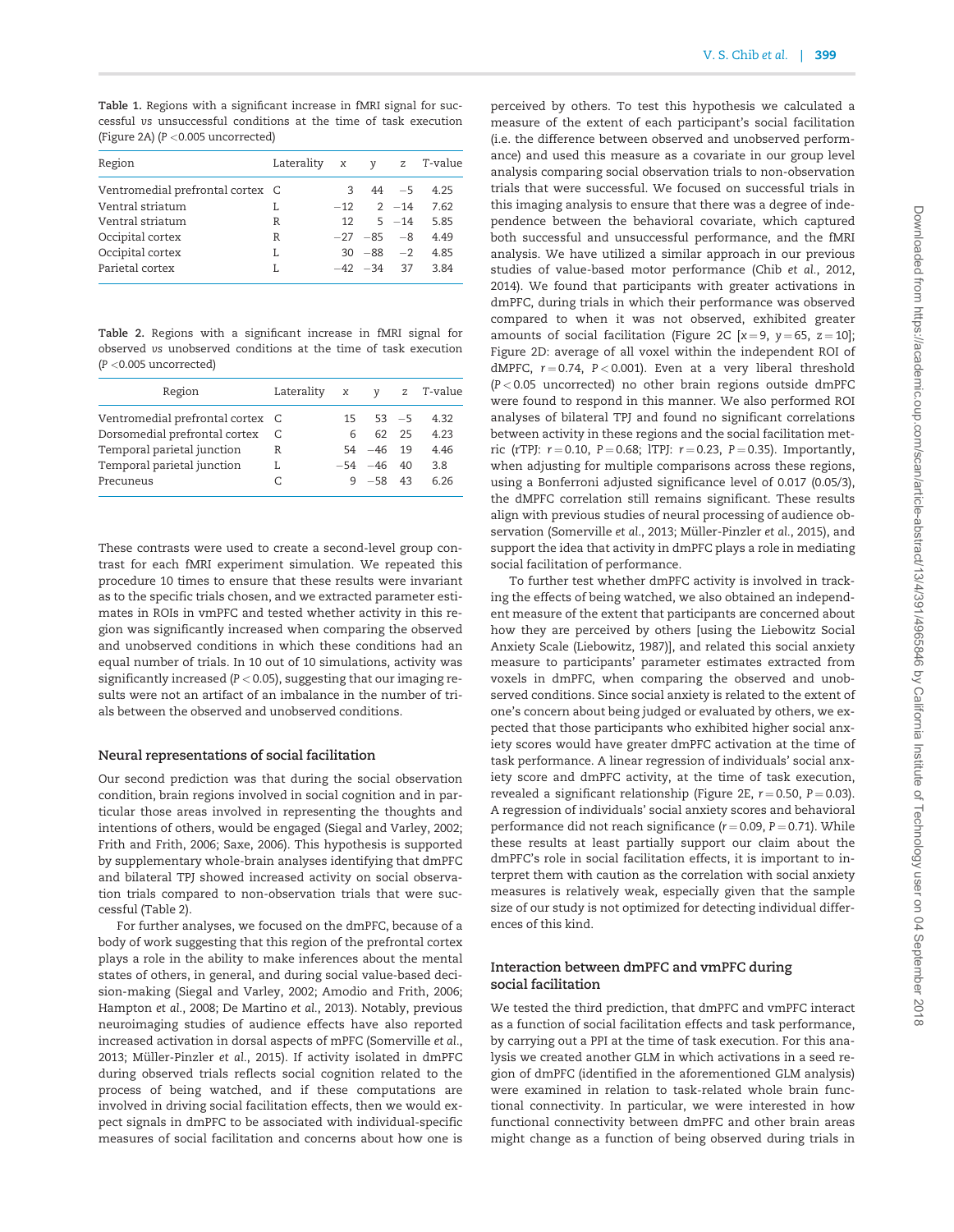Table 3. Connectivity analysis with dmPFC seed at the time of task execution as a function of social facilitation ([Figure 2F](#page-6-0)) ( $P < 0.005$ uncorrected)

| Region                           | Laterality x y |                      |    | z T-value |
|----------------------------------|----------------|----------------------|----|-----------|
| Ventromedial prefrontal cortex C |                | $6\quad 53\quad -17$ |    | 3.78      |
| Premotor cortex                  | L              | $-12 - 7$            | 61 | 3.74      |
| Premotor cortex                  | R              | $33 - 4$ 55          |    | 4.33      |
| Precuneus                        | C              | $-6$ $-52$           | 46 | 3.80      |
| Temporal parietal junction       | R              | $-51 - 46$           | 10 | 3.99      |
| Temporal parietal junction       | L              | $51 - 46$            | 16 | 5.74      |
|                                  |                |                      |    |           |

which participants were successful. This analysis revealed that connectivity between dmPFC and vmPFC was increased on trials in which individuals were observed and their performance was successful or unsuccessful [\(Figure 2F and G;](#page-6-0) Table 3). Notably, we found that there was even more enhanced connectivity between these regions on unsuccessful observed trials, compared to successful observed trials. This affirms the link between these brain regions and illustrates a potential neural mechanism by which social computations about being observed could enhance performance reward outcome valuations. These results are consistent with previous studies of social decisionmaking that have reported enhanced functional connectivity between reward signals in vmPFC and mentalizing signals in dmPFC ([Hampton](#page-11-0) et al., 2008; [De Martino](#page-11-0) et al., 2013; [Suzuki](#page-12-0) et al.[, 2015\)](#page-12-0).

#### Ventral striatum and social facilitation

We tested the fourth prediction, that the vSTR, which is a key structure involved in mediating motivation for action ([Bray](#page-11-0) et al.[, 2008;](#page-11-0) Talmi et al.[, 2008;](#page-12-0) [Balleine and O'Doherty, 2010\)](#page-11-0), would show increased activity under observation, we examined brain activity at the time of initial condition presentation (when participants were first informed which type of condition they would be in—i.e. observed, unobserved). Our analyses were informed by previous studies, using the exact same motor task, that provided evidence consistent with a role for vSTR in mediating the influence of incentives on motor performance [\(Chib](#page-11-0) et al.[, 2012, 2014\)](#page-11-0). In the context of this study, we found enhanced activity in vSTR when comparing observed trials to unobserved trials, prior to task execution [\(Figure 3A and B](#page-7-0), Table 4). Moreover, an analysis of functional connectivity between vSTR activity and dmPFC at the time of condition presentation, as a function of subsequent social facilitation, showed that the degree of coupling between these areas was correlated with behavioral effects of social facilitation within subjects [\(Figure 3C and D](#page-7-0)): on trials in which participants subsequently exhibited social facilitation they displayed enhanced functional connectivity between vSTR and dmPFC. No other brain regions were found to respond in this manner at a significance level of P < 0.05 uncorrected. Furthermore, examining whole brain functional connectivity at the time of task execution in a separate PPI analysis, with vSTR as a seed interacted with observation and performance conditions, revealed an enhanced coupling between vSTR and premotor cortex ([Figure 3E and F;](#page-7-0) Table 5). In accordance with our previous findings (Chib et al.[, 2012](#page-11-0), [2014\)](#page-11-0), these results are consistent with a role for vSTR underpinning motivational effects on motor performance. Our results are also consistent with the possibility that dmPFC inputs to vSTR may act on the motor drive that leads to social facilitation effects.

Table 4. Regions with a significant increase in fMRI signal for observed vs unobserved conditions at the time of condition presentation ([Figure 3A\)](#page-7-0)

| Region                           | Laterality | $\boldsymbol{\chi}$ | v         |          | z T-value |
|----------------------------------|------------|---------------------|-----------|----------|-----------|
| Ventral striatum                 | R          | 15                  | 11        | $-8$     | 4.16      |
| Ventral striatum                 | L          | $-15$               |           | $5 - 11$ | 4.26      |
| Ventromedial prefrontal cortex C |            | 0                   | 50        | $-17$    | 4.68      |
| Dorsomedial prefrontal cortex    |            | 9                   | 59        | 16       | 4.98      |
| Supplementary motor area         | L          | 3                   | 23        | 55       | 5.18      |
| Precuneus                        | C.         |                     | $3 - 52$  | 28       | 5.28      |
| Temporal parietal junction       | R          | 63                  | $-49$     | 25       | 5.44      |
| Temporal parietal junction       | L          |                     | $-36 -73$ | 16       | 6.42      |

Table 5. Connectivity analysis with vSTR seed, at the task execution, as a function of social facilitation ([Figure 3E\)](#page-7-0) (P  $<$  0.005 uncorrected)

| Region                                  | Laterality | $\boldsymbol{\mathsf{x}}$ | ν            | z        | T-value      |
|-----------------------------------------|------------|---------------------------|--------------|----------|--------------|
| Premotor cortex<br>Somatosensory cortex |            | $-33$<br>$-9$             | $-7$<br>$-4$ | 40<br>43 | 3.90<br>3.78 |
| Somatosensory cortex                    |            | Q                         |              | 49       | 4.05         |

However, it is important to note that our connectivity analyses do not allow direct inference about the directionality of the effects between dmPFC and vSTR and vSTR and premotor cortex.

#### **Discussion**

Our findings provide a neurobiological account of the social facilitation of monetarily incentivized behavioral performance. Brain regions previously found to be involved in reward outcome valuation, social cognition and motivation [\(Liljeholm and](#page-11-0) [O'Doherty, 2012; Bartra](#page-11-0) et al., 2013; [Ruff and Fehr, 2014](#page-12-0))—the vmPFC, dmPFC and vSTR—were found to exhibit increased activation during conditions in which participants' performance is observed by an audience as compared to when they were not observed. Moreover, activity in dmPFC was related to the degree to which participants exhibited increased performance in response to social observation. Furthermore, the degree of coupling between dmPFC and vmPFC and dmPFC and vSTR was found to be related to such improvements in behavioral performance during social observation.

Our results suggest that during social facilitation, social signals represented in the dmPFC enhance reward value computations in vmPFC. Essentially, successful performance, when watched by others, increases reward representations in vmPFC. When examining the motivational signals related to social facilitation we found that vSTR had enhanced activity when individuals were observed compared to when they were not observed, and that social signals in dmPFC served to boost motivational signals in the vSTR. Moreover, these motivational signals in vSTR were coupled with premotor activity, suggesting a mechanism by which social motivation instantiated by dmPFC– vSTR connectivity influences motor execution. While our current experimental paradigm was not designed to examine the causal connectivity between brain activity in these regions, our results suggest that dmPFC encodes social signals which serve to enhance both value representations and motivated motor performance.

These results are consistent with an incentive-based account of social facilitation during skilled performance for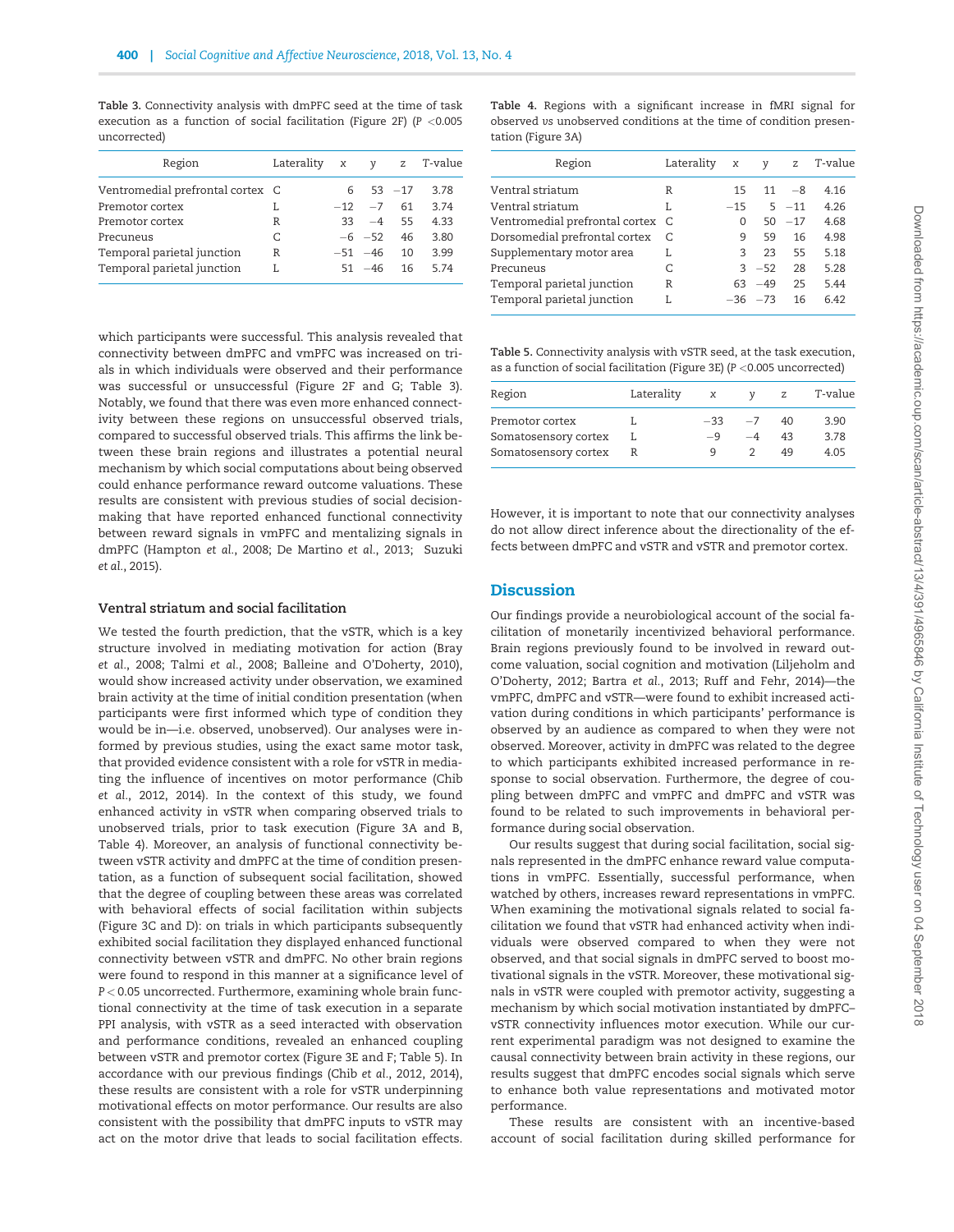<span id="page-10-0"></span>monetary earnings—judgments of others modulate the rewardvalue associated with successful performance, and the motivation for subsequent performance. Our findings are consistent with a number of studies that have implicated mentalizing areas of the brain, in particular dmPFC, in encoding an individual's sense of reputation during tasks in which on monetary incentives were not offered [\(Ochsner](#page-11-0) et al., 2005; [D'Argembeau](#page-11-0) et al.[, 2007; Izuma, 2012;](#page-11-0) [Somerville](#page-12-0) et al., 2013; Müller-Pinzler et al.[, 2015](#page-11-0)). Furthermore, our study extends this work by examining how social signals might serve to modulate reward outcome values and motivation during tasks in which individuals are watched by an audience and payment is contingent on performance.

Our findings also have implications for psychological explanations of audience effects and social facilitation. According to our incentive-based account being watched by others serves to increase motivation and outcome values, and these changes could result in allocation of attentional resources away from the skilled-motor task. In this sense divergence of attention resulting from concern about the audience may provide a potential role in modulating facilitation. However, we did not find evidence for behavioral measures correlating with the frontparietal attention network ([Corbetta and Shulman, 2002\)](#page-11-0), as would be predicted by attentional theories. While this does not completely rule out attention in the phenomenon, such effects do not appear to be mediated by the neural networks commonly implicated in controlling attention. Instead, our findings of increased dmPFC activation during social facilitation, and correlations between social anxiety scores and behavioral effects, align more with a self-presentation account of social facilitation in which the presence of an audience makes participants concerned about how they are perceived by others ([Bond, 1982](#page-11-0); [Bond and Titus, 1983\)](#page-11-0). These social concerns may then lead to increased drive and facilitation effects on performance.

Our investigation focused on the brain activity responsible for encoding the cognitive states related to social facilitation, and we were especially careful to control for motoric performance confounds during our experimental analyses. Our analysis of differences in neural activity between observed and unobserved trials revealed greater activity in the vSTR, at trial onset. This is in keeping with other experiments showing that vSTR encodes motivational signals related to anticipation of future rewards during instrumental tasks [\(Knutson](#page-11-0) et al., 2001; [Pessiglione](#page-11-0) et al., 2007; [Talmi](#page-12-0) et al., 2008; Chib et al.[, 2012\)](#page-11-0), and facilitation of behavioral performance in the context of negative evaluation [\(Prevost](#page-12-0) et al., [2017](#page-12-0)). Our functional connectivity analysis illustrated an increase in connectivity between vSTR and premotor cortex on trials in which social facilitation occurred, suggesting that the vSTR might serve as the motivational interface that drives motoric performance resulting in social facilitation.

Previous studies have provided evidence that activity in brain systems involved in neuroeconomic valuation exhibit task-relevant coupling with areas involved in social cognition such as dmPFC ([Hampton](#page-11-0) et al., 2008; [De Martino](#page-11-0) et al., 2013; [Suzuki](#page-12-0) et al., 2015). For example, these studies have found that representations of the value of particular decision options within the valuation system are modulated by social computations involving: the strategy being adopted by other agents [\(Hampton](#page-11-0) et al., 2008); beliefs about group behavior [\(Suzuki](#page-12-0) et al.[, 2015\)](#page-12-0); or even the collective behavior of financial markets [\(De Martino](#page-11-0) et al., 2013). One limitation of this study is that the nature of the phenomenon being studied is such that we could not obtain insight into the specific nature of the social computations being implemented within the social cognition network

that act to influence brain systems involved in valuation and motivation, as the current task paradigm is not amenable to a computational model-based approach. Future studies could begin to probe the nature of the computations by for example deploying multivariate analysis tools to determine whether other agents in the audience are specifically encoded at particular times during the task, and if those representations are modulated by successful vs unsuccessful performance. Another important future direction would be to begin to unpack the temporal dynamics of audience effects on behavior, perhaps using techniques with more finegrained temporal resolution than fMRI such as MEG or EEG, as this might enable more robust inferences about the directionality of the interaction effects between the different systems that underpin the behavioral effects of social facilitation.

It is also important to note that a number of studies have reported audience effects that lead to decreases in performance or 'choking' under pressure ([Bond and Titus, 1983\)](#page-11-0), yet here we examined the case in which social situations lead to increases in performance. It is possible that social inhibition effects of performance could occur under conditions in which larger audiences are present, when large incentives are offered while being viewed by an audience, or as the result of an interaction between incentives and social cues. It seems plausible that a similar network of brain regions as those mediating social facilitation may also be involved in such social choking effects. Notably, while we found overall increased connectivity between dmPFC and vmPFC when comparing observed to unobserved trials, we found that trials that were unsuccessful yielded the greatest degree of coupling between these regions. This suggests the possibility that a similar mechanism might underlie effects of observation on deleterious effects on performance, although such behavioral effects were not found in this study. Investigating the role of the regions we have identified here during other aspects of social observation and performance will be an important future direction in dissecting the general neural signals that influence both facilitory and deleterious influences of observation on performance.

An improved understanding of the neurobiology of audience effects on performance will have applications in a myriad of environments in which individuals' performance is observed by others, such as employees being observed their managers, students being evaluated by their teachers, and even patients being monitored by their physical therapists. By understanding how such social situations influence performance, we may design better social environments that can enhance behavioral performance and learning.

# Funding

This study was funded by grant NSF 1062703 from the National Science Foundation to J.P.O.D. V.S.C. was supported by the Eunice Kennedy Shriver National Institute Of Child Health & Human Development of the National Institutes of Health under Award Number K12HD073945. R.A. was supported by a fellowship from the Nakajima Foundation.

Conflict of interest. None declared.

## References

Amodio, D.M., Frith, C.D. (2006). Meeting of minds: the medial frontal cortex and social cognition. Nature Reviews Neuroscience, 7(4), 268–77.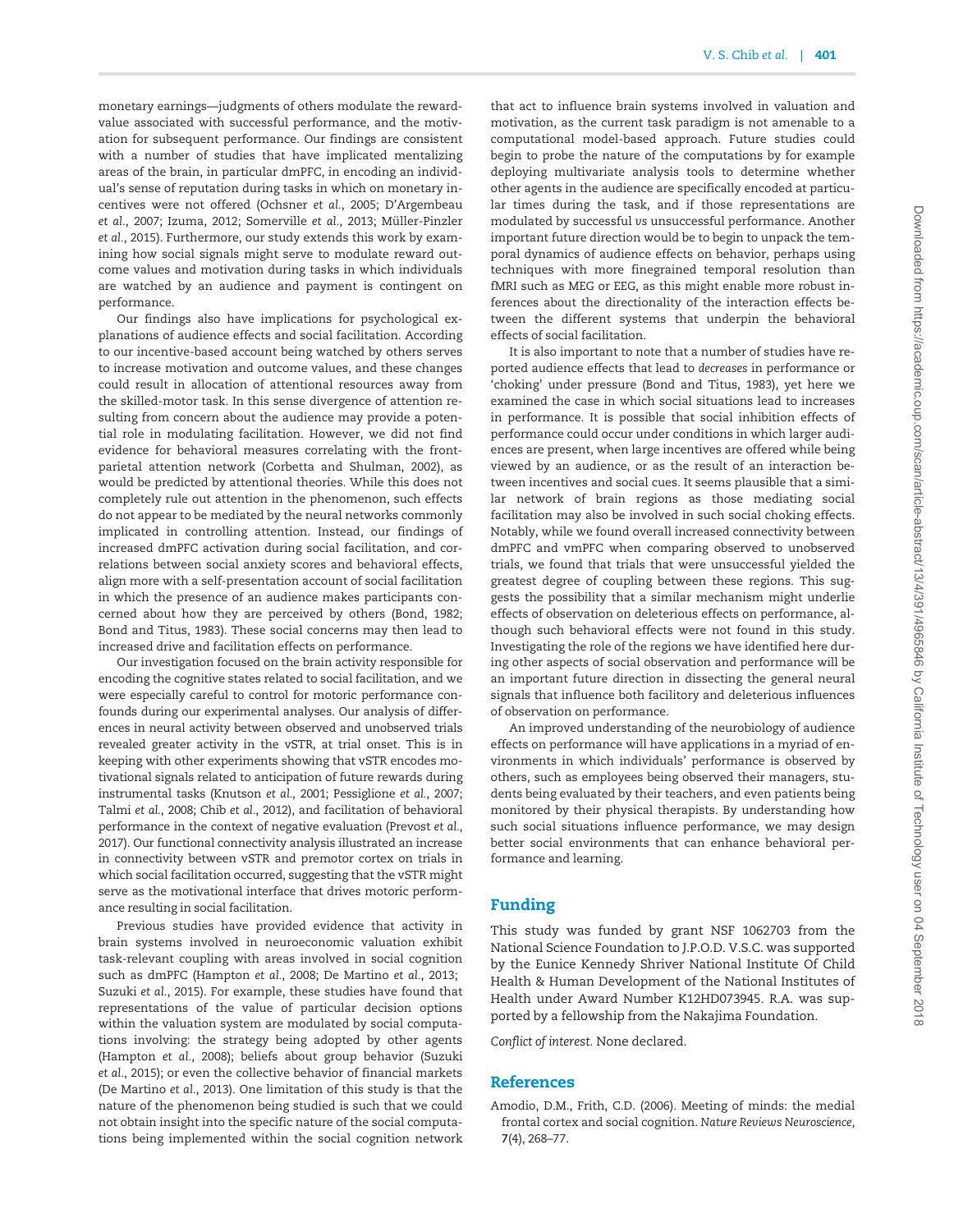- <span id="page-11-0"></span>Ariely, D., Gneezy, U., Loewenstein, G., Mazar, N. (2009). Large stakes and big mistakes. Review of Economic Studies, 76(2), 451–69.
- Balleine, B.W., O'Doherty, J.P. (2010). Human and rodent homologies in action control: corticostriatal determinants of goal-directed and habitual action. Neuropsychopharmacology, 35(1), 48–69.
- Baron, R.S. (1986). Distraction-conflict theory: progress and problems. Advances in Experimental Social Psychology, 19, 1–40.
- Bartra, O., McGuire, J.T., Kable, J.W. (2013). The valuation system: a coordinate-based meta-analysis of BOLD fMRI experiments examining neural correlates of subjective value. Neuroimage, 76, 412–27.
- Baumeister, R.F. (1984). Choking under pressure: self-consciousness and paradoxical effects of incentives on skillful performance. Journal of Personality and Social Psychology, 46(3), 610–20.
- Behrens, T.E.J., Hunt, L.T., Woolrich, M.W., Rushworth, M.F.S. (2008). Associative learning of social value. Nature, 456(7219), 245–9.
- Bond, C.F. (1982). Social facilitation: a self-presentational view. Journal of Personality and Social Psychology, 42(6), 1042.
- Bond, C.F., Titus, L.J. (1983). Social facilitation: a meta-analysis of 241 studies. Psychological Bulletin, 94, 265.
- Bray, S., Rangel, A., Shimojo, S., Balleine, B., O'Doherty, J.P. (2008). The neural mechanisms underlying the influence of pavlovian cues on human decision making. The Journal of Neuroscience, 28(22), 5861–6.
- Carver, C.S., White, T.L. (1994). Behavioral-inhibition, behavioral activation, and affective responses to impending reward and punishment—the Bis Bas scales. Journal of Personality and Social Psychology, 67, 319–33.
- Chib, V.S., De Martino, B., Shimojo, S., O'Doherty, J.P. (2012). Neural mechanisms underlying paradoxical performance for monetary incentives are driven by loss aversion. Neuron, 74(3), 582–94.
- Chib, V.S., Rangel, A., Shimojo, S., O'Doherty, J.P. (2009). Evidence for a common representation of decision value for dissimilar goods in human ventromedial prefrontal cortex. Journal of Neuroscience, 29(39), 12315–20.
- Chib, V.S., Shimojo, S., O'Doherty, J.P. (2014). The effects of incentive framing on performance decrements for large monetary outcomes: behavioral and neural mechanisms. Journal of Neuroscience, 34(45), 14833–44.
- Corbetta, M., Shulman, G.L. (2002). Control of goal-directed and stimulus-driven attention in the brain. Nature Reviews Neuroscience, 3(3), 201–15.
- D'Argembeau, A., Ruby, P., Collette, F., et al. (2007). Distinct regions of the medial prefrontal cortex are associated with self-referential processing and perspective taking. Journal of Cognitive Neuroscience, 19, 935–44.
- De Martino, B., O'Doherty, J.P., Ray, D., Bossaerts, P., Camerer, C. (2013). In the mind of the market: theory of mind biases value computation during financial bubbles. Neuron, 79(6), 1222–31.
- Deichmann, R., Gottfried, J.A., Hutton, C., Turner, R. (2003). Optimized EPI for fMRI studies of the orbitofrontal cortex. Neuroimage, 19(2 Pt 1), 430–41.
- Dumontheil, I., Wolf, L.K., Blakemore, S.J. (2016). Audience effects on the neural correlates of relational reasoning in adolescence. Neuropsychologia, 87, 85–95.
- Fitzgerald, T.H.B., Seymour, B., Dolan, R.J. (2009). The role of human orbitofrontal cortex in value comparison of incommensurable objects. Journal of Neuroscience, 29(26), 8388–95.
- Frith, C.D., Frith, U. (2006). The neural basis of mentalizing. Neuron, 50(4), 531–4.
- Hampton, A.N., Bossaerts, P., O'Doherty, J.P. (2008). Neural correlates of mentalizing-related computations during strategic interactions in humans. Proceedings of the National Academy of Sciences, 105, 6741–6.
- Harlow, H.F., Yudin, H.C. (1933). Social behavior of primates. I. Social facilitation of feeding in the monkey and its relation to attitudes of ascendance and submission. Journal of Comparative Psychology, 16, 171.
- Heimberg, R.G., Horner, K.J., Juster, H.R., et al. (1999). Psychometric properties of the Liebowitz Social Anxiety Scale. Psychological Medicine, 29, 199–212.
- Izuma, K. (2012). The social neuroscience of reputation. Neuroscience Research, 72(4), 283–8.
- Izuma, K., Saito, D.N., Sadato, N. (2010). Processing of the incentive for social approval in the ventral striatum during charitable donation. Journal of Cognitive Neuroscience, 22(4), 621–31.
- Janowski, V., Camerer, C., Rangel, A. (2013). Empathic choice involves vmPFC value signals that are modulated by social processing implemented in IPL. Social Cognitive and Affective Neuroscience, 8(2), 201–8.
- Knutson, B., Adams, C.M., Fong, G.W., Hommer, D. (2001). Anticipation of increasing monetary reward selectively recruits nucleus accumbens. Journal of Neuroscience, 21(16), 1–5.
- Levy, D.J., Glimcher, P.W. (2012). The root of all value: a neural common currency of choice. Current Opinion in Neurobiology, 22, 1027–38.
- Liebowitz, M.R. (1987). Social phobia. Modern Problems in Pharmacopsychiatry, 22, 141–73.
- Liljeholm, M., O'Doherty, J.P. (2012). Contributions of the striatum to learning, motivation, and performance: an associative account. Trends in Cognitive Sciences, 16(9), 467–75.
- Lin, A., Adolphs, R., Rangel, A. (2012). Social and monetary reward learning engage overlapping neural substrates. Social Cognitive and Affective Neuroscience, 7(3), 274–81.
- McLaren, D.G., Ries, M.L., Xu, G., Johnson, S.C. (2012). A generalized form of context-dependent psychophysiological interactions (gPPI): a comparison to standard approaches. Neuroimage, 61(4), 1277–86.
- Miramontes, O., DeSouza, O. (1996). The nonlinear dynamics of survival and social facilitation in termites. Journal of Theoretical Biology, 181(4), 373–80.
- Mobbs, D., Hassabis, D., Seymour, B., et al. (2009). Choking on the money: reward-based performance decrements are associated with midbrain activity. Psychological Science, 20(8), 955–62.
- Morishima, Y., Schunk, D., Bruhin, A., Ruff, C.C., Fehr1, E. (2012). Linking brain structure and activation in temporoparietal junction to explain the neurobiology of human altruism. Neuron, 75(1), 73.
- Müller-Pinzler, L., Gazzola, V., Keysers, C., et al. (2015). Neural pathways of embarrassment and their modulation by social anxiety. Neuroimage, 119, 252–61.
- Munkenbeck Fragaszy, D.M., Visalberghi, E. (1990). Social processes affecting the appearance of innovative behaviors in capuchin monkeys. Folia Primatologica, 54, 155–65.
- Ochsner, K.N., Beer, J.S., Robertson, E.R., et al. (2005). The neural correlates of direct and reflected self-knowledge. Neuroimage, 28, 797–814.
- Pessiglione, M., Schmidt, L., Draganski, B., et al. (2007). How the brain translates money into force: a neuroimaging study of subliminal motivation. Science, 316(5826), 904–6.